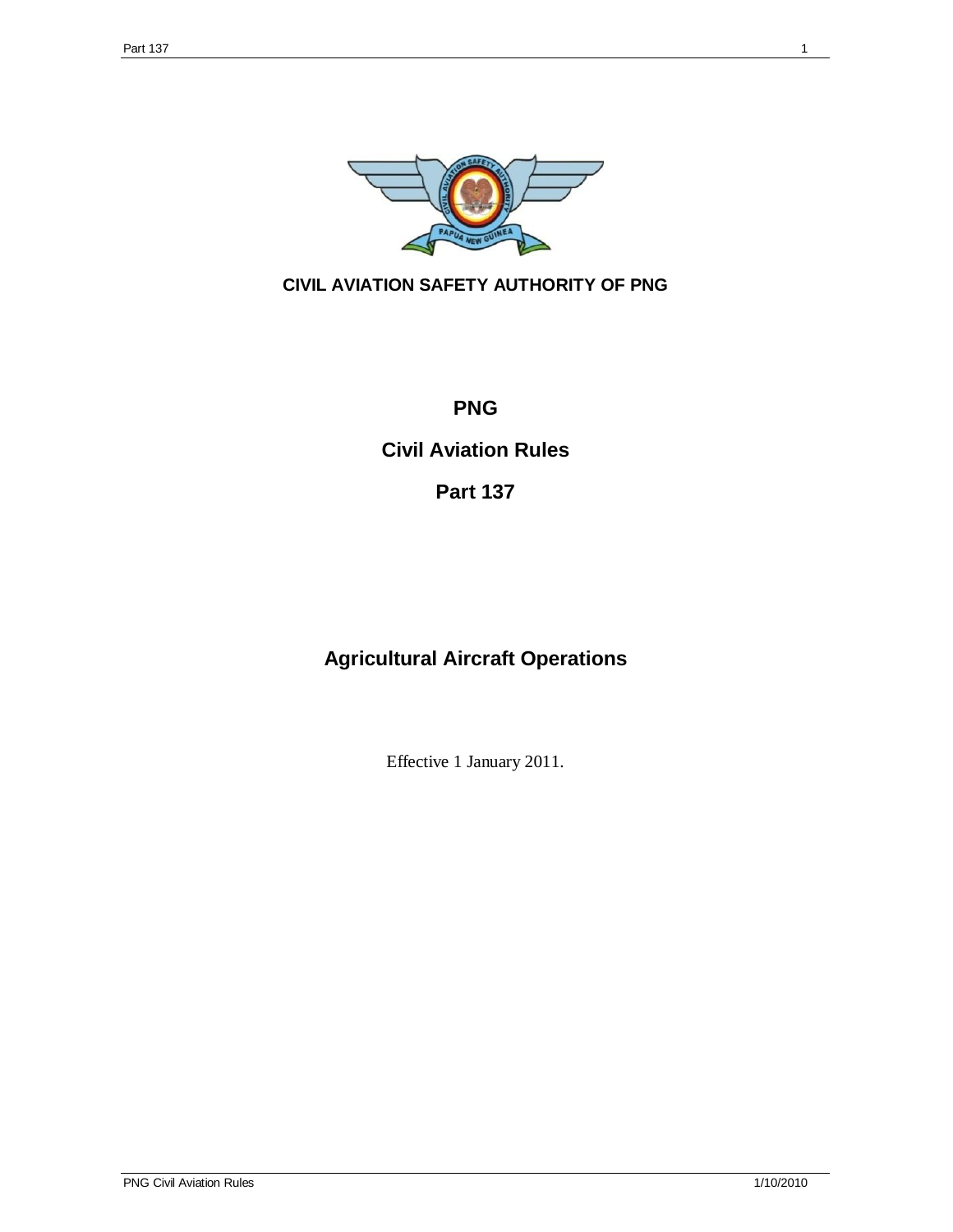# **Schedule of Rules**

|                | <b>Subpart A - General</b>                                            | 3  |
|----------------|-----------------------------------------------------------------------|----|
| 137.1          |                                                                       |    |
| 137.3          |                                                                       |    |
| 137.5          |                                                                       |    |
| 137.7          |                                                                       |    |
| 137.9          |                                                                       |    |
|                | <b>Subpart B - Flight Rules</b>                                       | 4  |
|                |                                                                       |    |
|                |                                                                       |    |
|                |                                                                       |    |
|                |                                                                       |    |
|                |                                                                       |    |
|                | <b>Subpart C - Special Flight Rules</b>                               | 5  |
| 137.101        |                                                                       |    |
| 137.103        |                                                                       |    |
| 137.105        |                                                                       |    |
| 137.107        |                                                                       |    |
| 137.109        |                                                                       |    |
|                | <b>Subpart D - Commercial Operations - General</b>                    | 6  |
| 137.151        |                                                                       |    |
| 137.153        |                                                                       |    |
| 137.155        |                                                                       |    |
| 137.157        |                                                                       |    |
|                | Subpart E - Commercial Operations - Operating Requirements            | 7  |
| 137.201        |                                                                       |    |
| 137.203        |                                                                       |    |
| 137.205        |                                                                       |    |
| 137.207        |                                                                       |    |
| 137.209        |                                                                       |    |
|                | Subpart F - Instruments and Equipment                                 | 9  |
| 137.251        |                                                                       |    |
| 137.253        |                                                                       |    |
| 137.255        |                                                                       |    |
| 137.257        |                                                                       |    |
| 137.259        |                                                                       |    |
|                | <b>Subpart G - Transition Provisions</b>                              | 10 |
| <u>137.301</u> |                                                                       |    |
|                | <b>Appendix A - Third Party Risk</b>                                  | 11 |
|                | Appendix B - Overload Weight Determination                            | 11 |
|                | Appendix C - Instruments and Equipment Airworthiness Design Standards | 12 |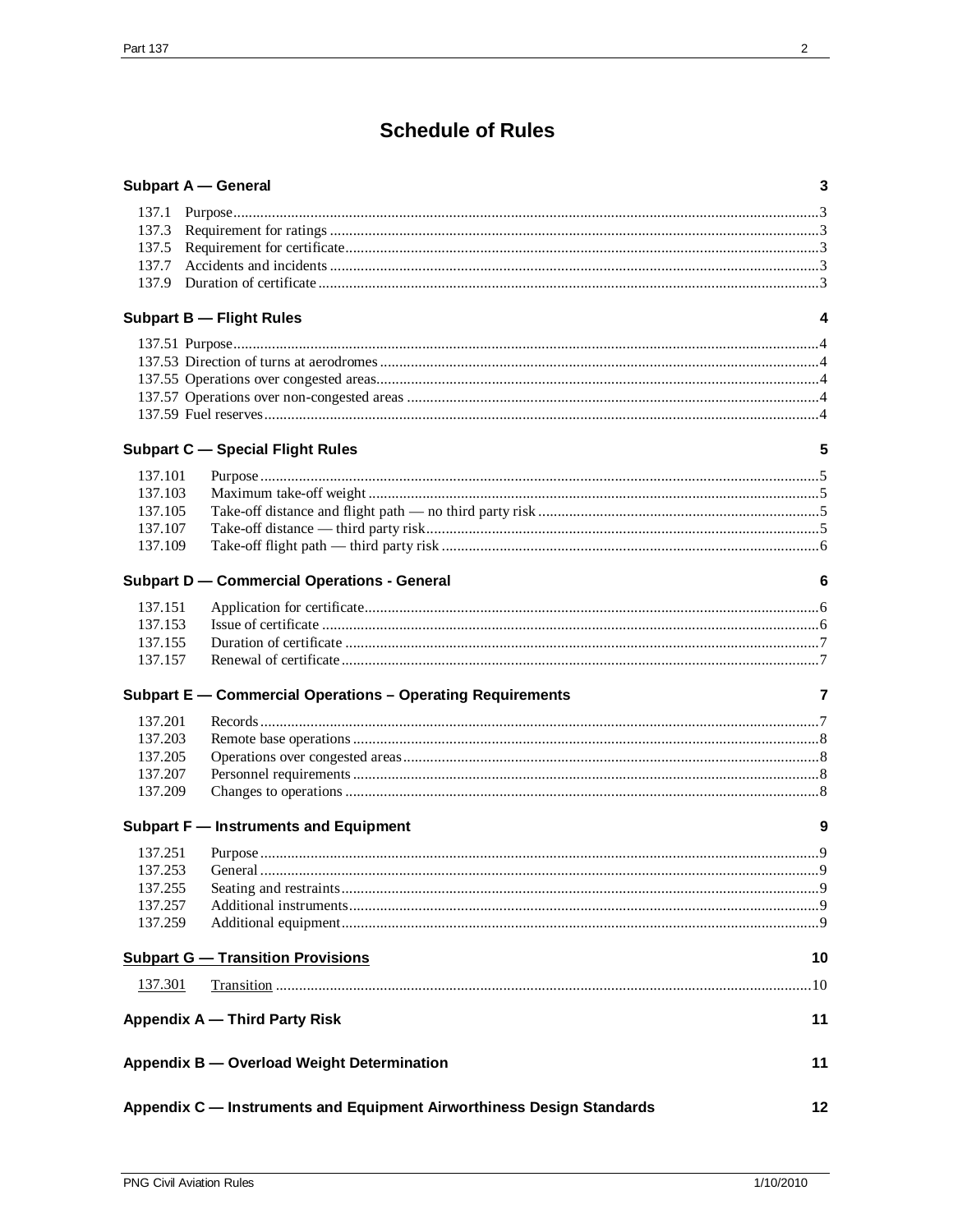# **Subpart A — General**

### **137.1 Purpose**

This Part prescribes—

- (1) rules additional to the general operating and flight rules in Part 91, for a pilot performing, or being trained to perform, an agricultural aircraft operation; and
- (2) exceptions from the general operating and flight rules in Part 91 for a pilot performing, or being trained to perform, an agricultural aircraft operation; and
- (3) rules governing the certification and operation of a person performing a commercial agricultural aircraft operation.

## **137.3 Requirement for ratings**

- (a) A pilot performing an agricultural aircraft operation must hold—
	- (1) a current and applicable agricultural rating issued under Part 61 for the category of aircraft used; and
	- (2) a current pilot chemical rating issued under Part 61, if dispensing an agricultural chemical.

### **137.5 Requirement for certificate**

No person may perform a commercial agricultural aircraft operation except under the authority of, and in accordance with the provisions of, an agricultural aircraft operator certificate issued in accordance with Subpart D.

#### **137.7 Accidents and incidents**

A person performing an agricultural aircraft operation who is involved in an accident or incident must notify the Director of the accident or incident in accordance with Part 12.

#### **137.9 Duration of certificate**

(a) An agricultural aircraft operator certificate may be granted or renewed for a period of up to five years.

(b) An agricultural aircraft operator certificate remains in force until it expires or is suspended or revoked by the Director.

(c) The holder of an agricultural aircraft operator certificate that expires or is revoked must immediately surrender the certificate to the Director.

(d) A holder of an agricultural aircraft operator certificate that is suspended must immediately produce the certificate to the Director for appropriate endorsement.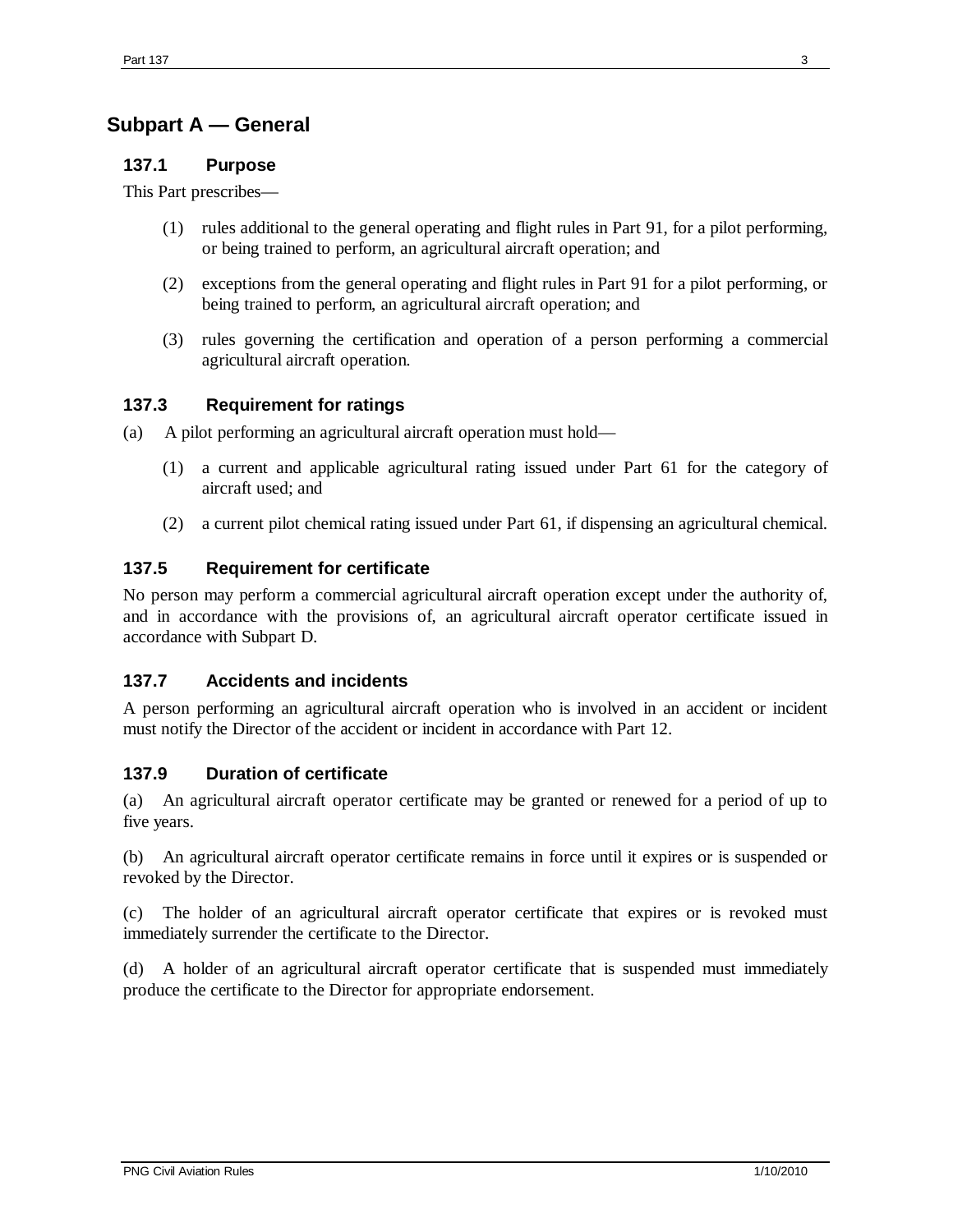# **Subpart B — Flight Rules**

### **137.51 Purpose**

This Subpart prescribes additional rules to, and exceptions from, the general operating and flight rules in Part 91, for a pilot performing, or being trained to perform, an agricultural aircraft operation.

### **137.53 Direction of turns at aerodromes**

A pilot performing an agricultural aircraft operation may turn in a direction other than that prescribed in Part 91 or under Part 93, when approaching for a landing at, or after take-off from, an aerodrome if—

- (1) the aerodrome is used solely for agricultural aircraft operations; or
- (2) the aerodrome displays the ground signal prescribed in Part 91 indicating that an agricultural aircraft operation is being conducted from that aerodrome.

### **137.55 Operations over congested areas**

Notwithstanding Part 91, a pilot performing an agricultural aircraft operation over a congested area of a city, town, or settlement may, for the proper accomplishment of the operation, fly below the minimum height prescribed in Part 91 if—

- (1) the pilot performs the operation on behalf of a Government department or Crown entity; and
- (2) the pilot performs the operation in accordance with conditions and limitations prescribed by the Director; and
- (3) the pilot performs the operation under the authority of an agricultural aircraft operator certificate issued in accordance with this Part; and
- (4) the holder of the agricultural aircraft operator certificate has complied with 137.205.

#### **137.57 Operations over non-congested areas**

Notwithstanding Part 91, a pilot performing an agricultural aircraft operation over any area other than a congested area of a city, town, or settlement, may fly at any altitude and at any distance from an obstruction if—

- (1) the operation is performed without creating a hazard to persons or property on the surface; and
- (2) the altitude and distance for all approaches, turnarounds, and departures are necessary for the operation.

#### **137.59 Fuel reserves**

Notwithstanding Part 91, a pilot performing an agricultural aircraft operation must ensure that the aircraft has the following minimum fuel reserves:

(1) for aeroplanes, 30 minutes flight time;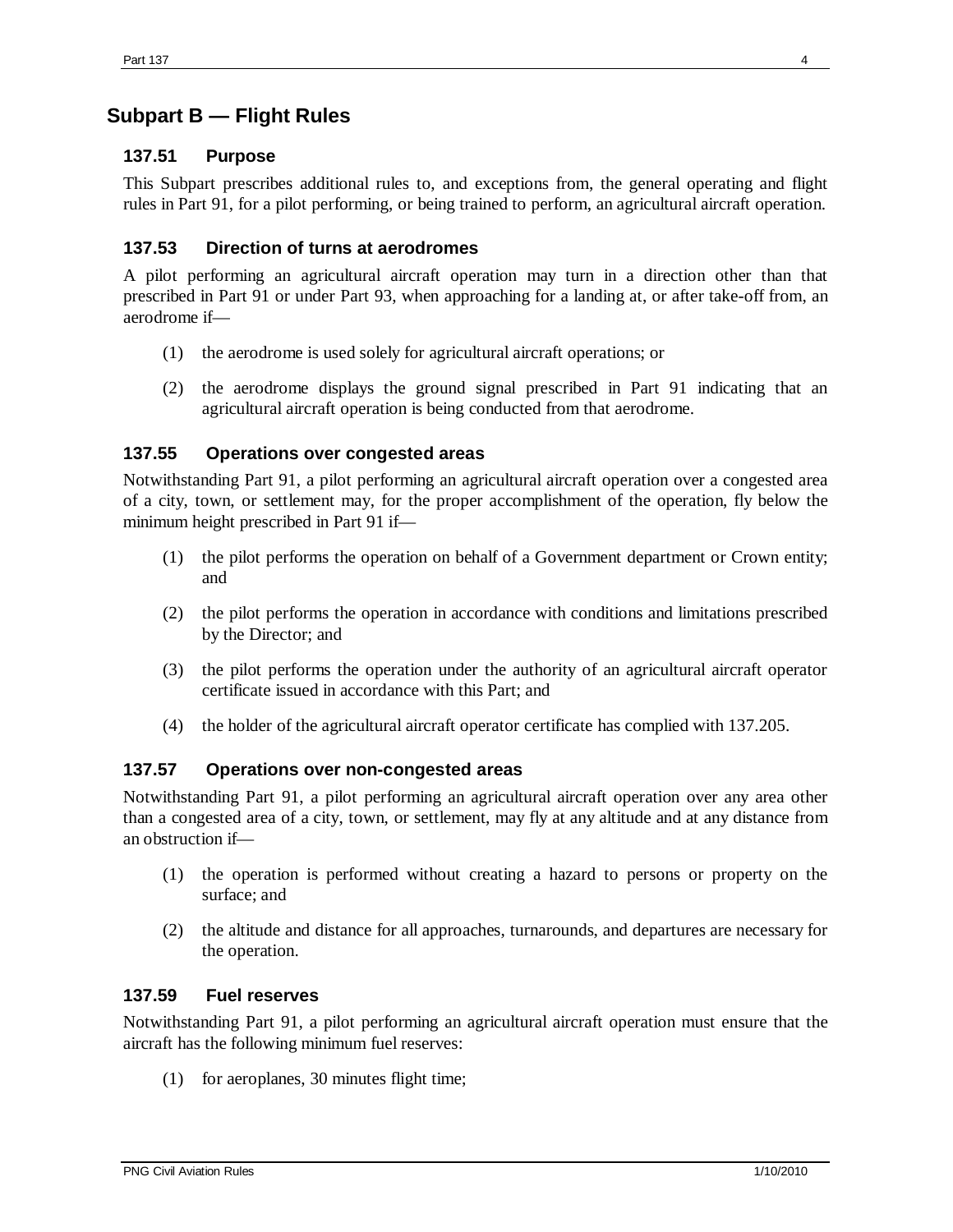(2) for helicopters, 3 times the anticipated flight time or 30 minutes flight time, whichever is the lesser.

# **Subpart C — Special Flight Rules**

### **137.101 Purpose**

This Subpart prescribes exceptions to the general operating and flight rules in Part 91 for a pilot performing an agricultural aircraft operation in an aeroplane issued with a restricted category airworthiness certificate under Part 21 Subpart H for the purpose of an agricultural aircraft operation.

### **137.103 Maximum take-off weight**

(a) Notwithstanding Part 91 and subject to paragraph (b), a pilot performing an agricultural aircraft operation in an aeroplane must not take-off at a weight greater than the MCTOW prescribed in the aeroplane's flight manual unless—

- (1) the pilot complies with the procedures listed in Appendix B; and
- (2) the aeroplane is equipped with a jettison system that, in accordance with D.5, is capable of discharging not less than 80 percent of the aeroplane's maximum hopper load within five seconds of the pilot initiating the jettison action.

(b) Where there is a third party risk as defined in Appendix A, the pilot must determine the maximum take-off weight in accordance with 137.107 and 137.109.

#### **137.105 Take-off distance and flight path — no third party risk**

A pilot performing an agricultural aircraft operation in an aeroplane where there is no third party risk as defined in Appendix A is not required to comply with the following:

- (1) the take-off distance specified in the aeroplane flight manual;
- (2) the take-off flight path gradient specified in the aeroplane flight manual.

#### **137.107 Take-off distance — third party risk**

(a) Subject to paragraph (b), a pilot performing an agricultural aircraft operation in an aeroplane, where there is a third party risk as defined in Appendix A, must ensure that the take-off distance available is greater than the take-off distance specified in the aeroplane flight manual multiplied by a factor of 1.2.

- (b) When calculating the take-off distance, the pilot must take the following factors into account:
	- (1) the weight of the aeroplane at the commencement of the take-off run;
	- (2) the pressure altitude of the aerodrome;
	- (3) the ambient temperature at the aerodrome;
	- (4) the runway surface type and condition;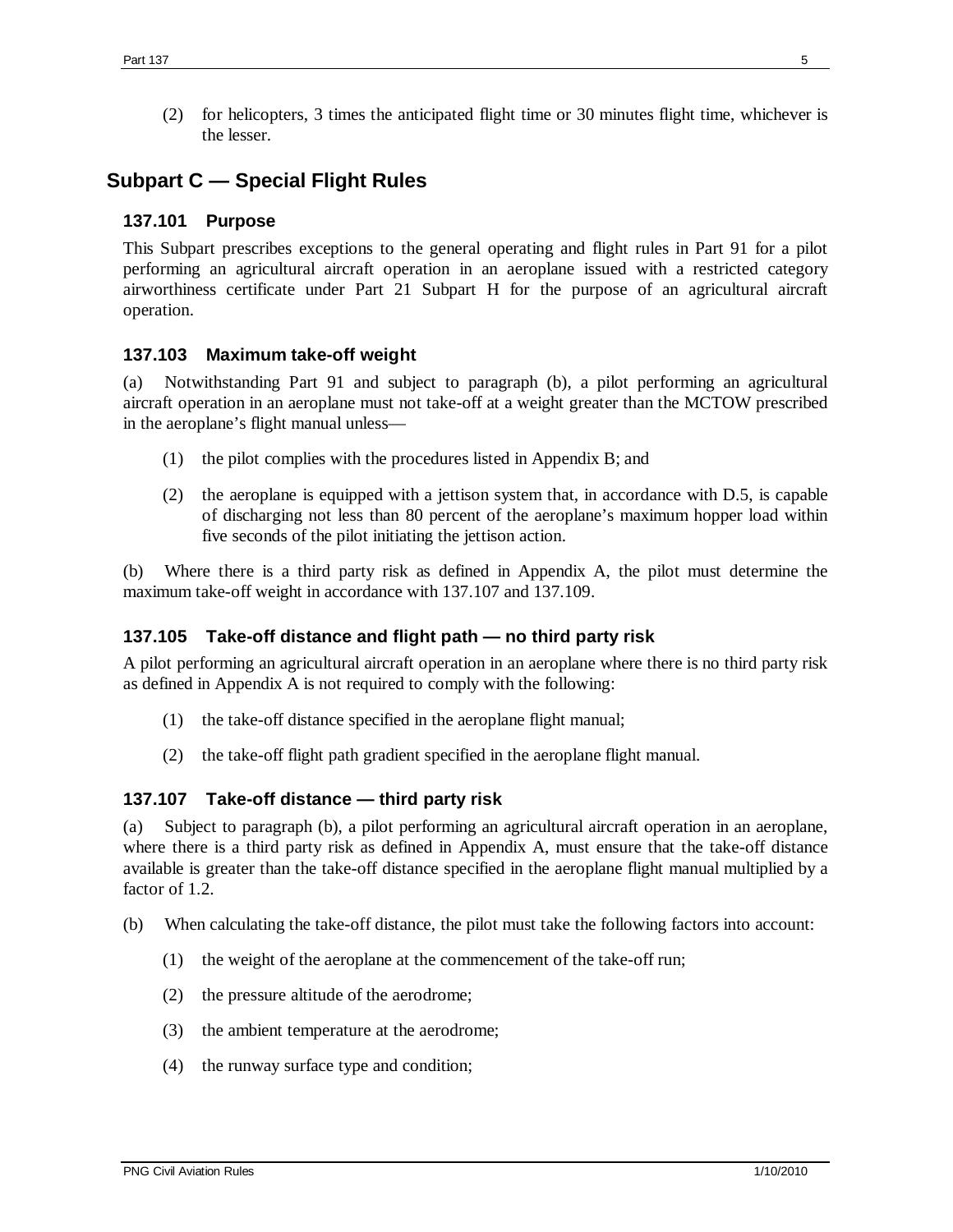- (5) the runway slope in the direction of take-off;
- (6) not more than 50% of the headwind component or not less than 150% of the tailwind component.

#### **137.109 Take-off flight path — third party risk**

Subject to paragraph (b), a pilot performing an agricultural aircraft operation in an aeroplane where there is a third party risk as defined in Appendix A must ensure that the take-off flight path clears all obstacles by—

- (1) a vertical distance of at least 50 feet plus 0.025D; or
- (2) a lateral distance of at least 30 metres plus 0.1D—

where D is the horizontal distance travelled by the aircraft from the end of the take-off distance available.

(b) When calculating compliance with paragraph (a), the pilot must take the following factors into account:

- (1) the take-off flight path must begin at a height of 50 feet above the take-off surface at the end of the take-off distance required by rule 137.107 and end at a height of 500 feet above the take-off surface;
- (2) the aeroplane must not be banked at an angle exceeding 20 degrees;
- (3) obstacles which have a lateral distance greater than 150 metres from the planned flight path may be disregarded.

## **Subpart D — Commercial Operations - General**

#### **137.151 Application for certificate**

An applicant for the grant of an agricultural aircraft operator certificate must complete form CAA 137/01 and submit it to the Director with a payment of the appropriate application fee prescribed by regulations made under the Act.

#### **137.153 Issue of certificate**

Subject to Section 9 of the Act an applicant is entitled to an agricultural aircraft operator certificate if the Director is satisfied that the applicant——

- (1) has engaged a senior person as the Chief Executive who has the authority to ensure that all activities can be financed and carried out in accordance with this Part; and
- (2) has engaged a senior person as the Chief Pilot who holds a current chemical rating if applicable and—
	- (i) has held or holds a current Grade 1 agricultural rating issued under Part 61; and
	- (ii) has practical experience, acceptable to the Director, appropriate for the type of operation being conducted; and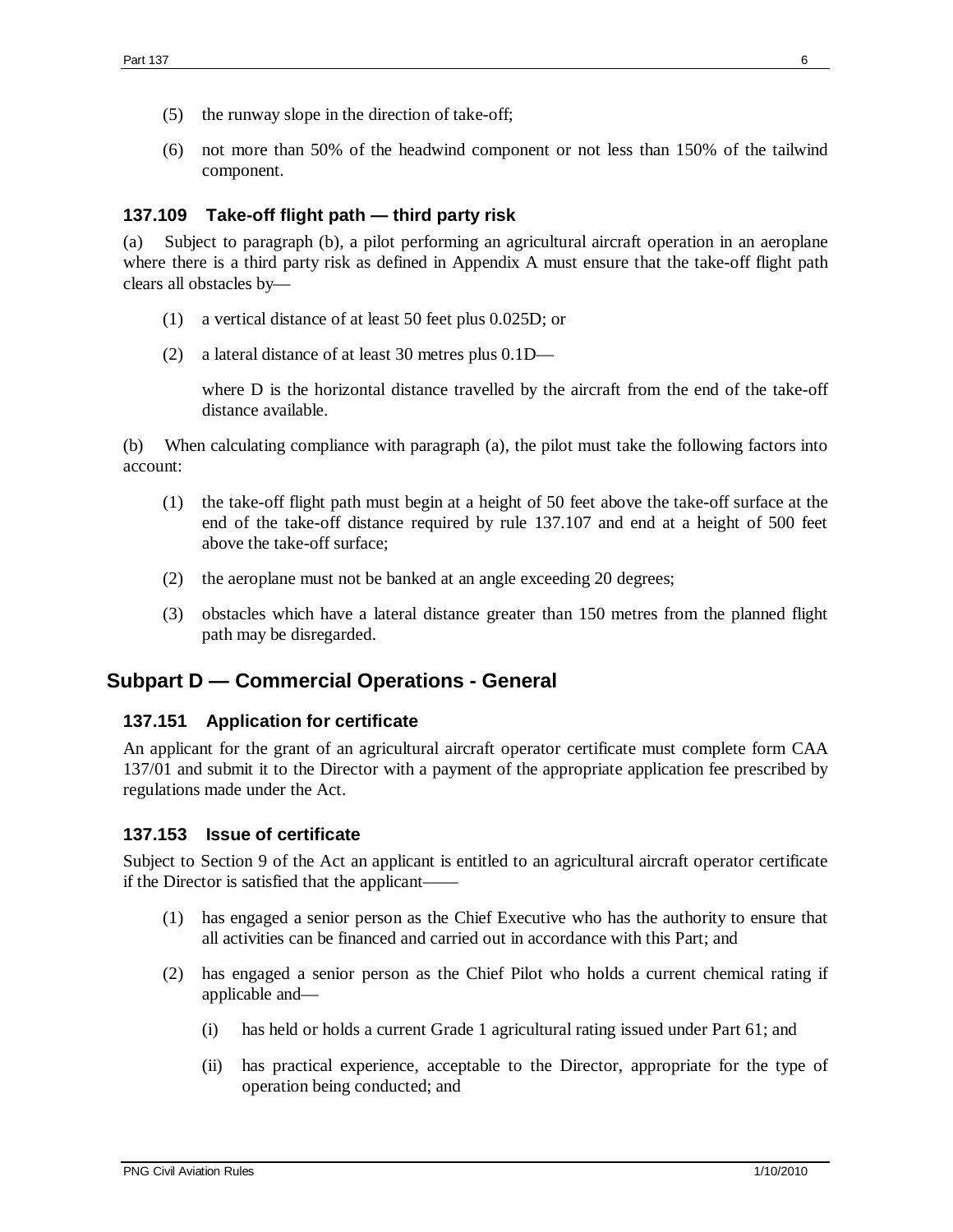- (3) the applicant and the senior person or senior persons required under paragraphs (1) and (2) are fit and proper persons; and
- (4) the granting of the certificate is not contrary to the interests of aviation safety.

### **137.155 Duration of certificate**

(a) An agricultural aircraft operator certificate may be granted or renewed for a period of up to 5 years.

(b) An agricultural aircraft operator certificate remains in force until it expires or is suspended or revoked.

(c) The holder of an agricultural aircraft operator certificate that expires or is revoked must immediately surrender the certificate to the Director.

(d) The holder of an agricultural aircraft operator certificate that is suspended must immediately produce the certificate to the Director for appropriate endorsement.

#### **137.157 Renewal of certificate**

(a) An application for the renewal of an agricultural aircraft operator certificate must be made on form CAA 137/01.

(b) The application must be submitted to the Director before the application renewal date specified on the certificate or if no such date is specified, not less than 60 days before the certificate expires.

# **Subpart E — Commercial Operations – Operating Requirements**

#### **137.201 Records**

(a) The holder of an agricultural aircraft operator certificate must maintain accurate records at the certificate holder's principal place of operation of the following:

- (1) the name and address of each client;
- (2) the date of each agricultural aircraft operation;
- (3) the name and quantity of the material that is dispensed on each agricultural aircraft operation;
- (4) the name, address, flight crew licence number, and rating details of each pilot performing an agricultural aircraft operation;
- (5) the date each pilot was issued with their agricultural rating or the date of the last successful completion by each pilot of the annual competency check required in accordance with Part 61, whichever occurred later;
- (6) where applicable, the date each pilot was issued with their chemical rating or the date of the last successful completion by each pilot of the refresher course required in accordance with Part 61, whichever occurred later.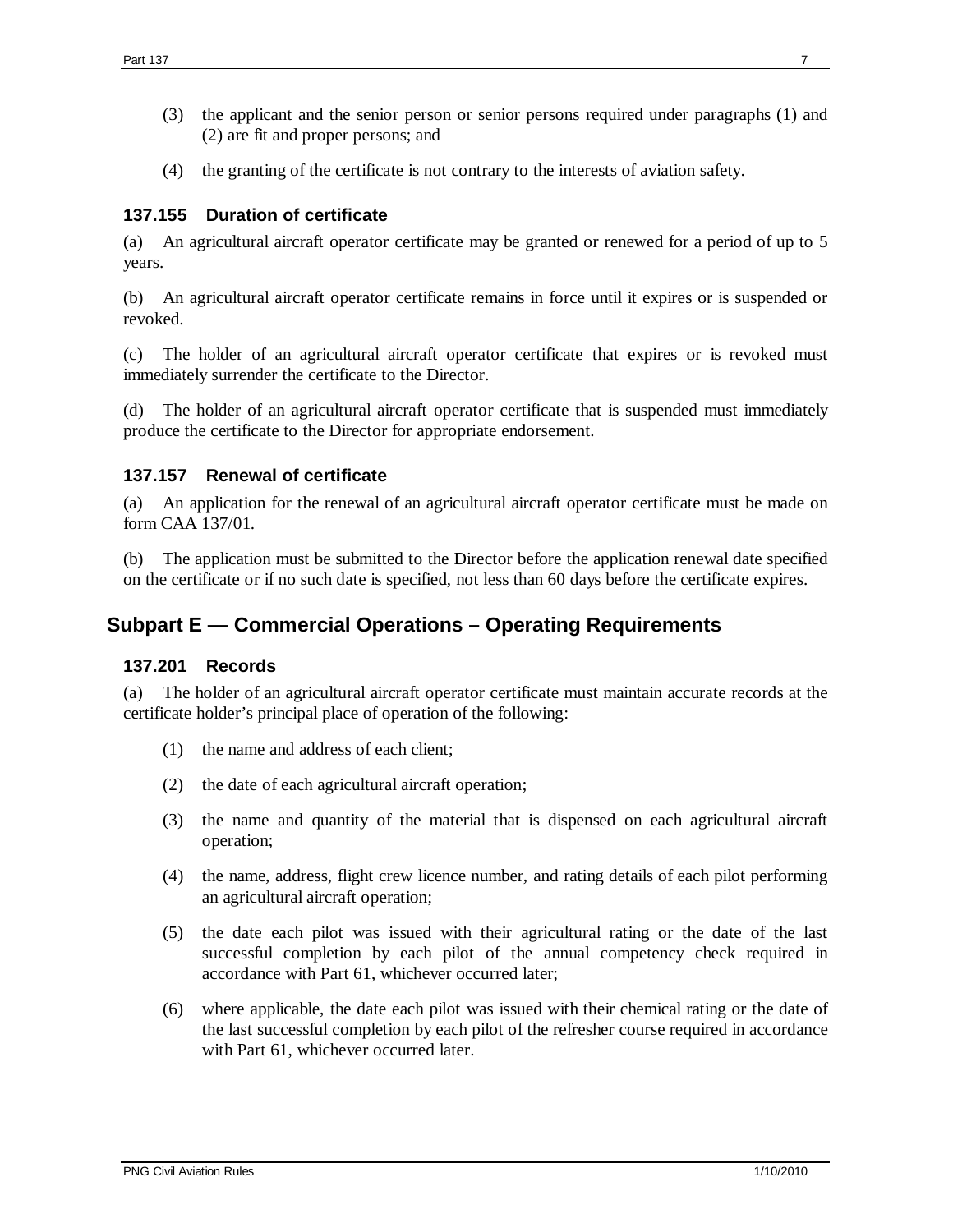(b) The records required under paragraph (a) must be retained for a period of not less than 2 years from the date of completion of the operation.

#### **137.203 Remote base operations**

The holder of an agricultural aircraft operator certificate who performs a commercial agricultural aircraft operation for a period of 14 or more consecutive days from a base which is not the operator's principal place of operation must appoint a base pilot who—

- (1) holds a current agricultural rating and, if applicable, a current chemical rating; and
- (2) is responsible for the operations from that remote base; and
- (3) may be responsible for arranging work rosters and maintaining records.

### **137.205 Operations over congested areas**

(a) A holder of an agricultural aircraft operator certificate who intends to perform an agricultural aircraft operation over a congested area of a city, town, or settlement must—

- (1) in conjunction with, and for the briefing of every person and organisation involved in the operation, document a plan for the operation; and
- (2) ensure that every person and organisation involved in the operation is briefed on the plan that is required under paragraph  $(a)(1)$ ; and
- (3) give notice of the operation to the public by an effective means.
- (b) The plan required under paragraph  $(a)(1)$  must contain—
	- (1) information about any obstruction to flight; and
	- (2) details of the emergency landing capability of the aircraft used; and
	- (3) details of any co-ordination that may be necessary with the appropriate air traffic control service.

(c) A pilot-in-command of an aircraft performing an agricultural aircraft operation over a congested area of a city, town or settlement, must comply with the plan that is required under paragraph (a)(1).

(d) The holder of the agricultural aircraft operator certificate must retain the plan required under paragraph (a)(1) for a period of at least 2 years from the date that the operation is completed.

## **137.207 Personnel requirements**

The holder of an agricultural aircraft operator certificate must continue to employ, engage or contract the senior persons specified in 137.153(1) and (2).

## **137.209 Changes to operations**

The holder of an agricultural aircraft operator certificate must—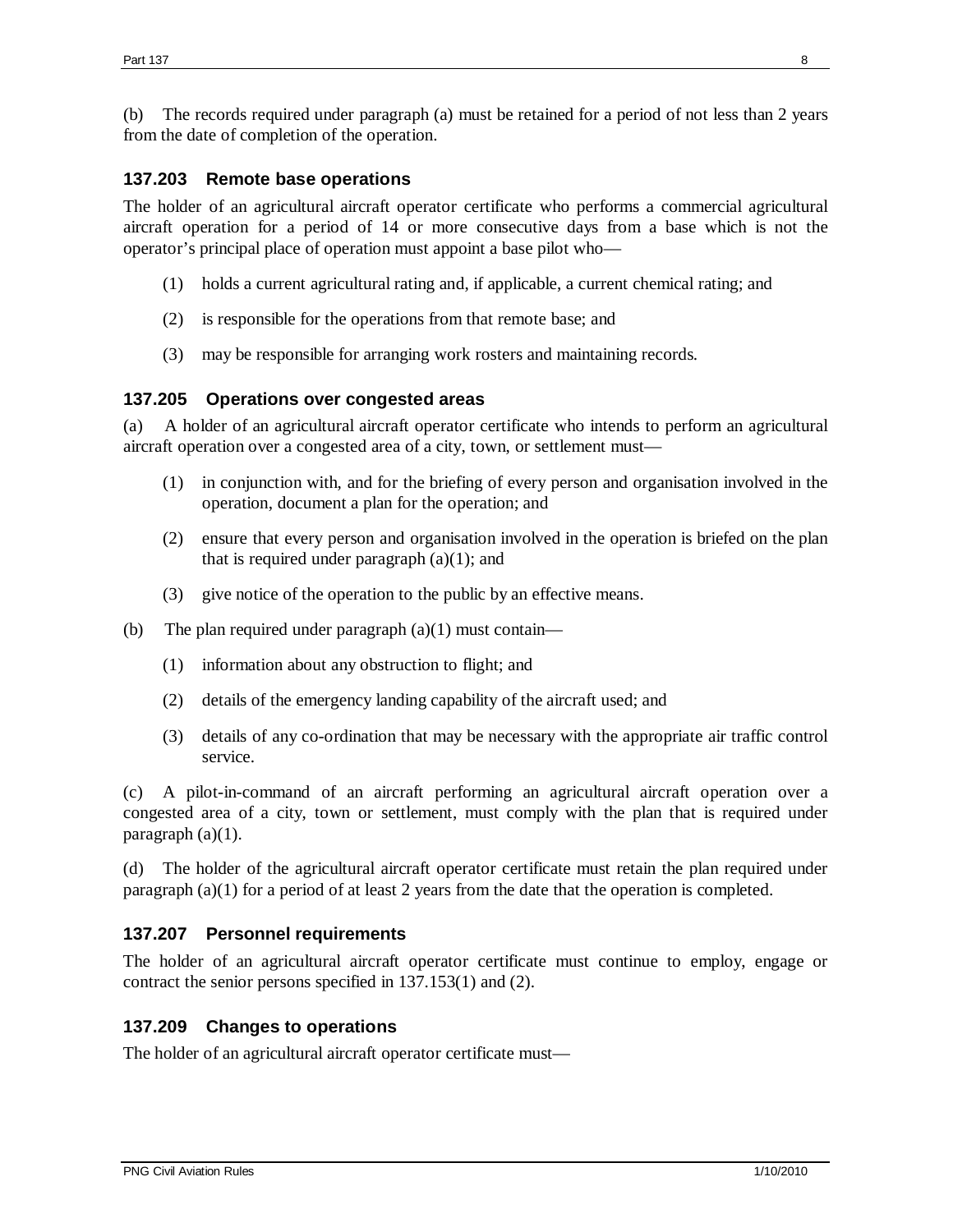- (1) notify the Director in writing of any change that affects the currency of any information required by form CAA 137/01; and
- (2) obtain prior acceptance from the Director before changing the Chief Executive or Chief Pilot.

# **Subpart F — Instruments and Equipment**

#### **137.251 Purpose**

This Subpart prescribes the instruments and equipment required in addition to the Part 91 requirements for aircraft to be used for an agricultural aircraft operation performed under this Part.

#### **137.253 General**

No person may commence an agricultural aircraft operation unless—

- (1) the aircraft is equipped with the type and number of instruments and equipment required in accordance with Part 91 and this Subpart; and
- (2) the instruments and equipment installed in the aircraft comply with the relevant specifications and airworthiness design standards listed in—
	- (i) Appendix D to this Part; and
	- (ii) Appendix C to Part 21; and
	- (iii) Part 26; or
	- (iv) alternative specifications or standards acceptable to the Director; and
- (3) the instruments and equipment are installed in accordance with the aircraft manufacturer's instructions or other instructions acceptable to the Director; and
- (4) except as may be provided by a MEL approved under Part 91 for use for that aircraft, the instruments and equipment installed in the aircraft are in an operable condition.

#### **137.255 Seating and restraints**

The operator of an agricultural aircraft must ensure that the aircraft is equipped with a shoulder harness for each crew seat.

#### **137.257 Additional instruments**

The operator of an agricultural aircraft must ensure that the aircraft is equipped with a slip indicator.

#### **137.259 Additional equipment**

The operator of an agricultural aircraft must ensure that the aircraft is equipped with—

- (1) approved hoppers or spray tanks as applicable; and
- (2) a means of indicating to the pilot the upper level of the hopper contents; and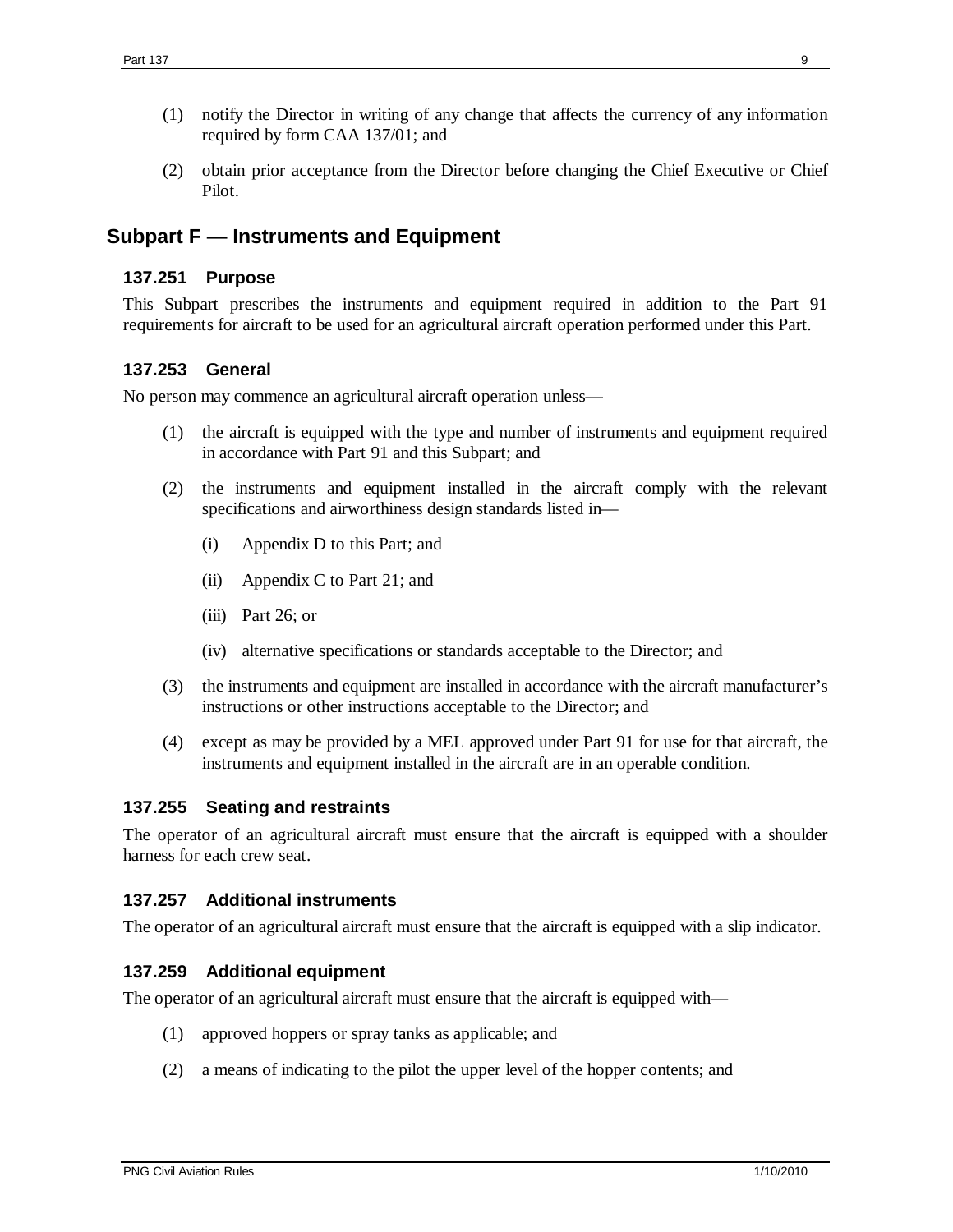- (3) a jettison system for aeroplanes equipped with internal hoppers or spray tanks; and
- (4) applicable placarding in accordance with Appendix D including—
	- (i) hopper or spray tank maximum structural load as specified in the aircraft flight manual; and
	- (ii) passenger locations; and
	- (iii) flight limitations; and
	- (iv) jettison capability.

# **Subpart G — Transition Provisions**

## **137.301 Transition**

Transition provisions detailed in Part 20 apply to this Part.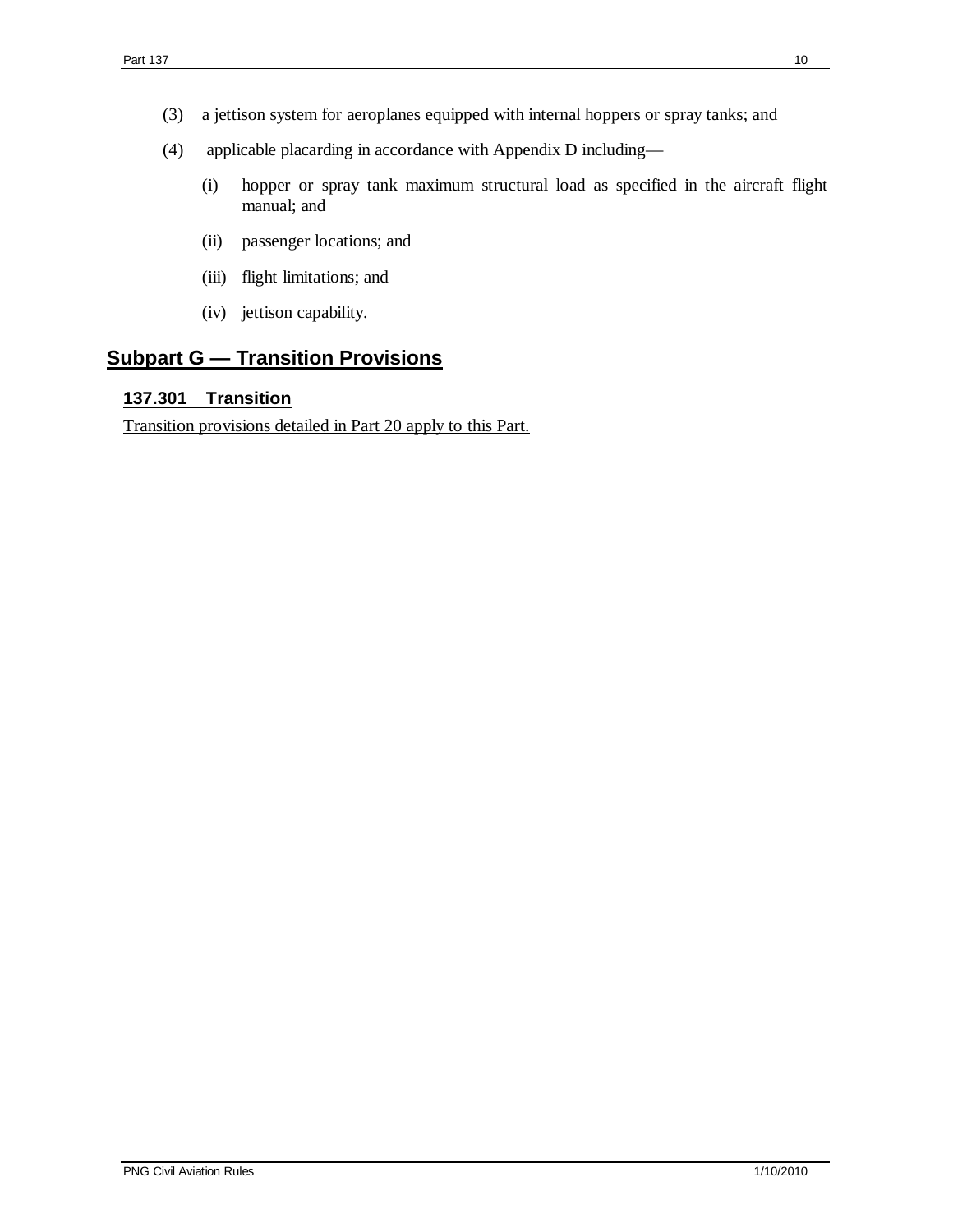# **Appendix A — Third Party Risk**

A third party risk exists where there is a third party, or property of a third party, within the take-off area prescribed in Figure 1.



Figure 1.

## **Appendix B — Overload Weight Determination**

- (a) The pilot procedures required by 137.103(a) consist of—
	- (1) inding the MCTOW in the aeroplane flight manual and the original aeroplane limit load factor; and
	- (2) locate the 'original aeroplane limit load factor' on the horizontal axis of figure 2, going vertically up to the reference line and then horizontally to the vertical axis to read the 'maximum recommended percentage weight increase'; and
	- (3) increasing the original category MCTOW by this percentage to find the new maximum take-off weight.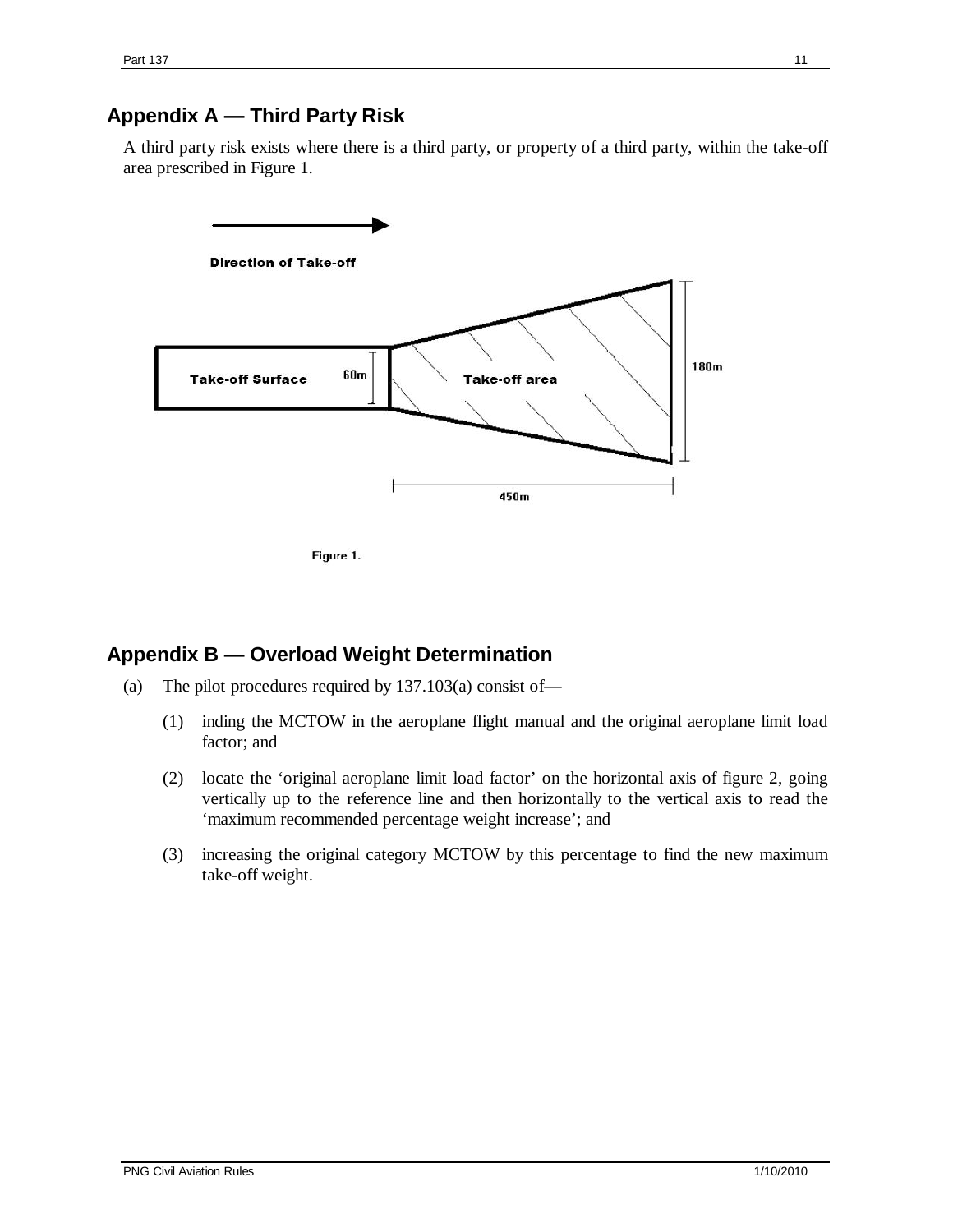

(b) When considering whether to operate up to this new maximum take-off weight, the pilot must take the following factors into account:

- (1) the pressure altitude of the aerodrome;
- (2) the ambient temperature at the aerodrome;
- (3) the runway surface type and condition;
- (4) the runway slope in the direction of take-off;
- (5) the headwind or tailwind component in the direction of the take-off;
- (6) any other factors that may affect the performance of the operation.

# **Appendix C — Instruments and Equipment Airworthiness Design Standards**

Instruments and equipment required by Subpart F must meet the following specifications and requirements:

#### **D.1 Seating and restraints**

Seats and shoulder harnesses must be designed using an ultimate forward and resulting inertia force of 12g.

#### **D.2 Hoppers and spray tanks**

(a) A hopper or spray tank and its support structure that is situated in such a position that it could injure an occupant if it came loose in a minor crash landing must be designed using an ultimate forward and resulting inertia force of 12g.

(b) A hopper or spray tank and its support structure that is situated in front of the crew must be designed using ultimate inertia forces of—

(1) 1.5g rearwards; and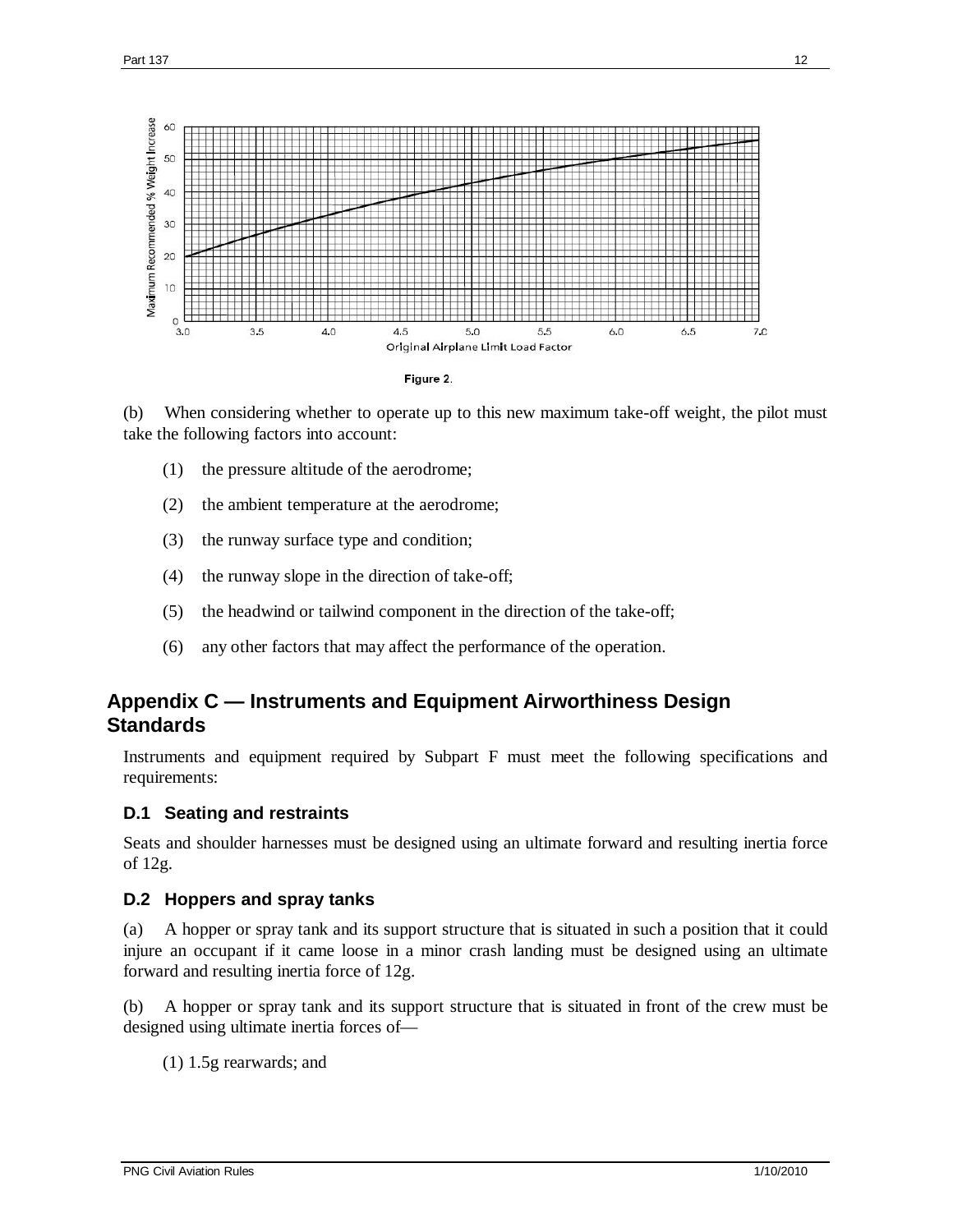(2) 1.0g sideways.

(c) For the purposes of paragraph (a) and (b), the hopper or spray tank must be assumed to be filled to the maximum load specified in the aircraft flight manual.

## **D.3 Hopper upper level contents**

Hoppers must be provided with a means for the pilot to detect the upper level of the contents, by indication or observation, for all loads in excess of half the maximum hopper load specified in the aircraft flight manual, allowing for the likely range of agricultural material densities to be carried.

## **D.4 Jettison system**

- (a) A jettison system must be—
	- (1) simple to operate; and
	- (2) designed so that once the control is selected by the pilot the load will fully discharge without requiring the pilot to continue holding the control.
- (b) The capability of the jettison system must be—
	- (1) demonstrated by a flight test using—
		- (i) the maximum permitted load of Superphosphate specified in the flight manual; and
		- (ii) when specialised role equipment is fitted, the maximum permitted load of the agricultural material typically used when that role equipment is fitted; and
	- (2) specified in the aeroplane flight manual.

## **D.5 Markings and placards**

#### *D.5.1 General*

(a) Markings and placards must be displayed in a conspicuous place that may not be easily erased, disfigured, obscured, or removed.

(b) Units used on markings and placards must be the same as those on the related instrument or in the related aircraft flight manual.

#### *D.5.2 Hopper or spray tank maximum loadings*

A placard stating the maximum hopper or spray tank load must—

- (1) be located—
	- (i) adjacent to the hopper or tank filler; and
	- (ii) in full view of the normal loading positions; and
- (2) state a maximum load not exceeding the permitted maximum hopper load.

#### *D.5.3 Jettison capability*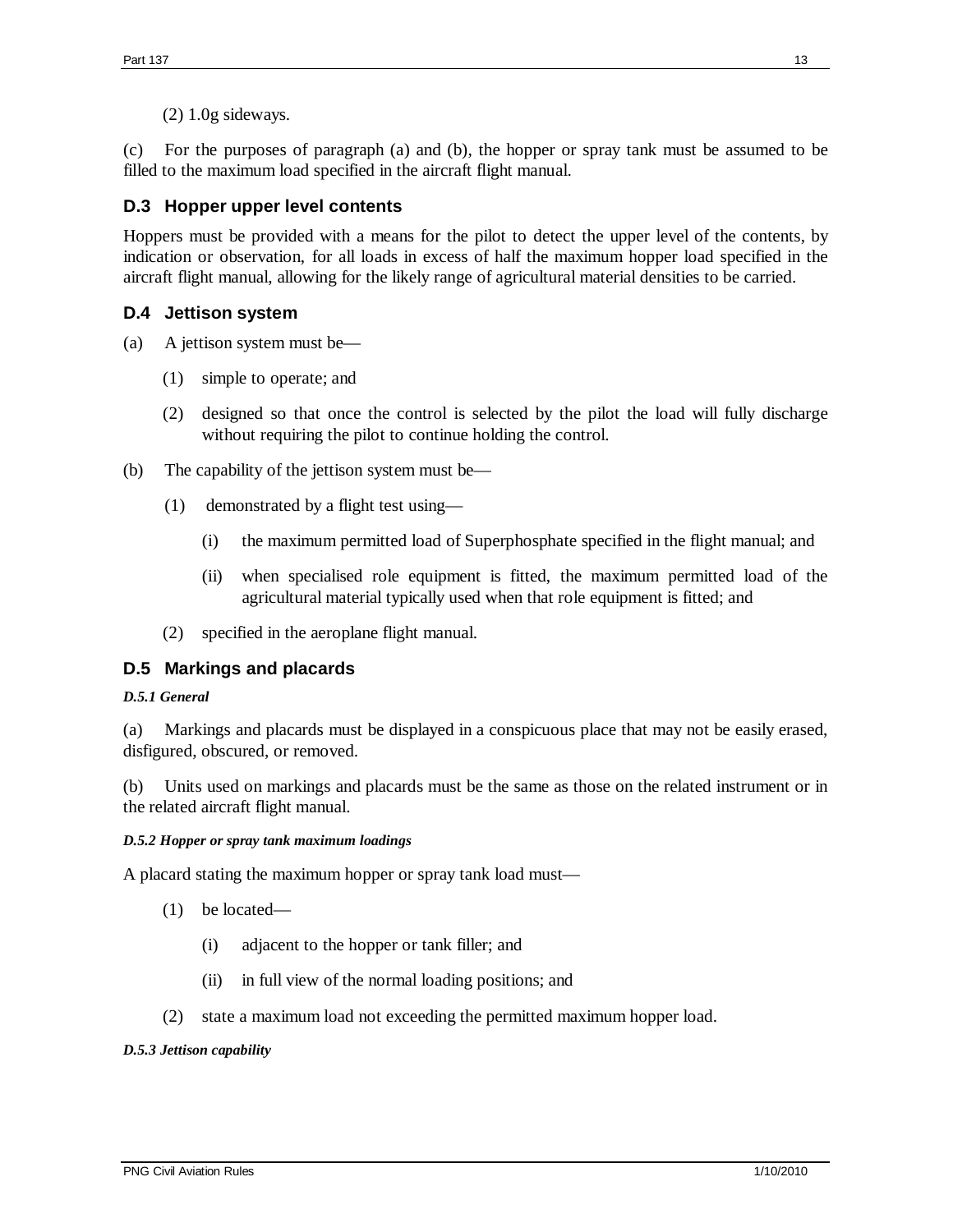Agricultural aeroplanes equipped with a jettison system in accordance with 137.259(3) must have a placard with the following wording displayed in the cockpit and in view of the pilot: